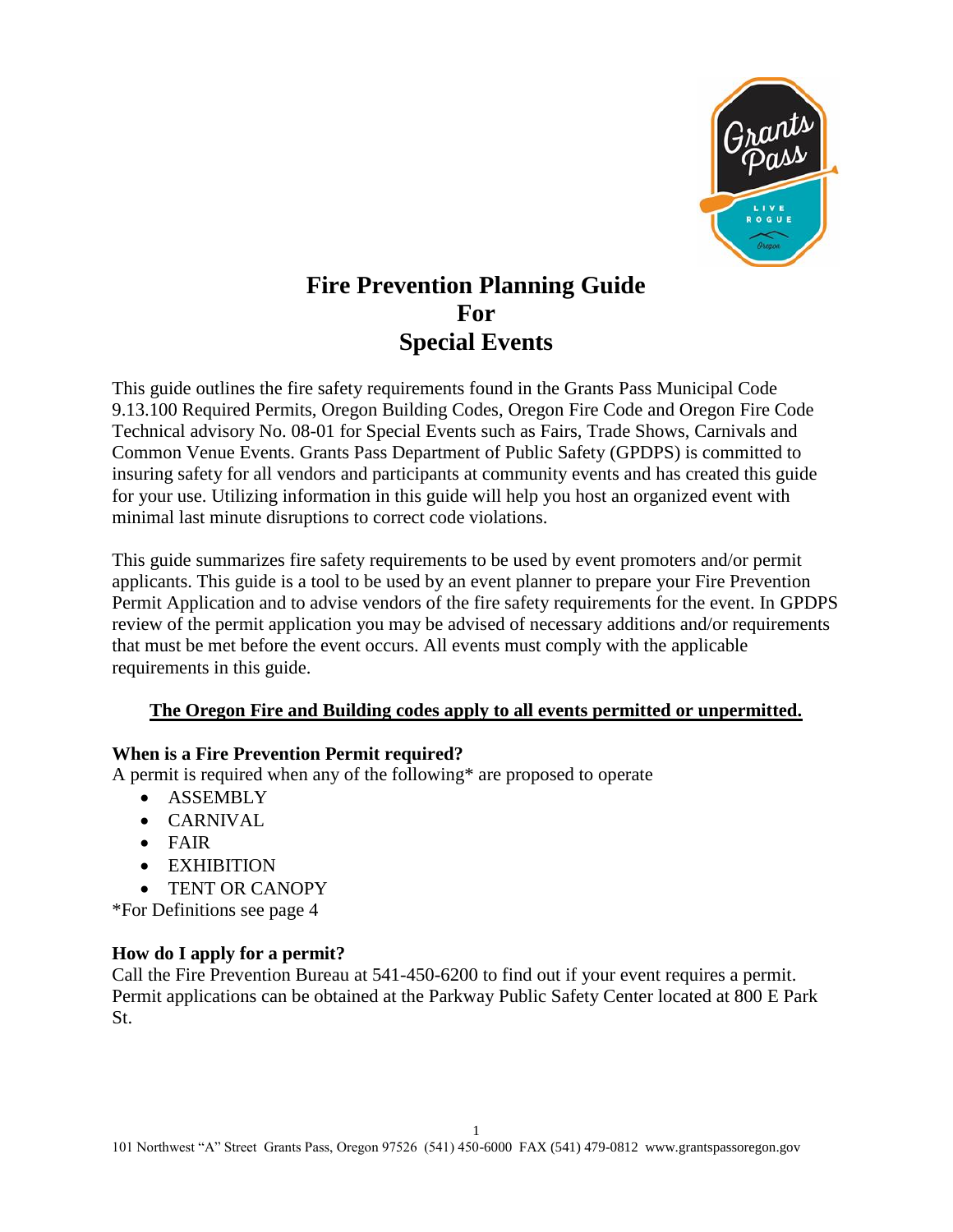#### **When will I receive my permit?**

You will be contacted by a fire inspector to schedule a fire inspection prior to the opening of your event. There may be additional inspections conducted in the duration of the permit to confirm continued compliance with conditions as approved. Once your fire inspection is complete and all violations corrected you will be issued your Fire Prevention Permit. Your permit will only be valid during dates listed on the permit. An extension of the permit may only be granted by request with possible additional inspections by GPDPS.

Your permit must be posted on-site for the duration of your event. Any permit issued may be suspended or revoked by GPDPS if the conditions of the permit have been violated OR any false statement or misrepresentation of information provided in the application or plans from which the permit issuance was based were made.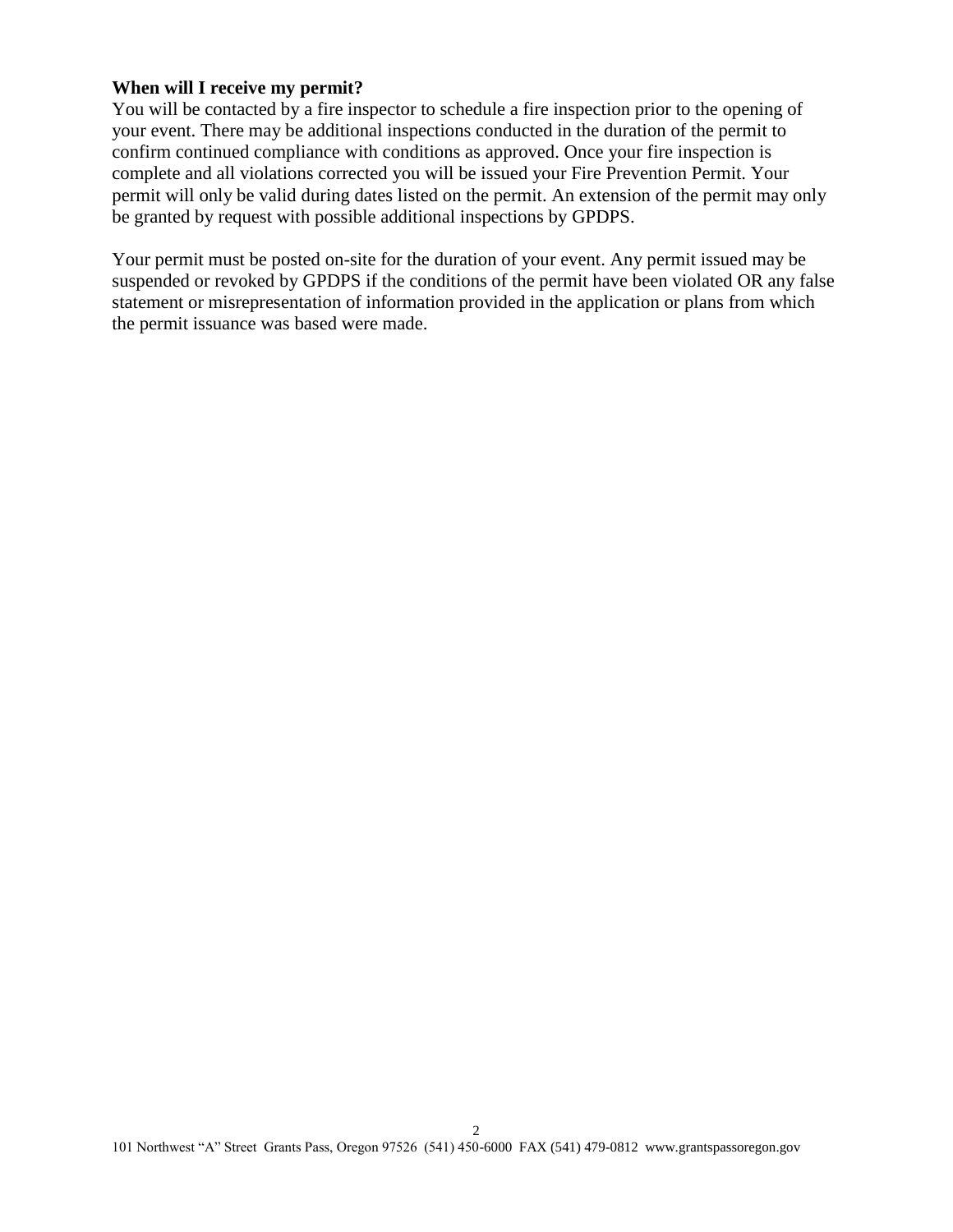# **Table of Contents**

<span id="page-2-0"></span>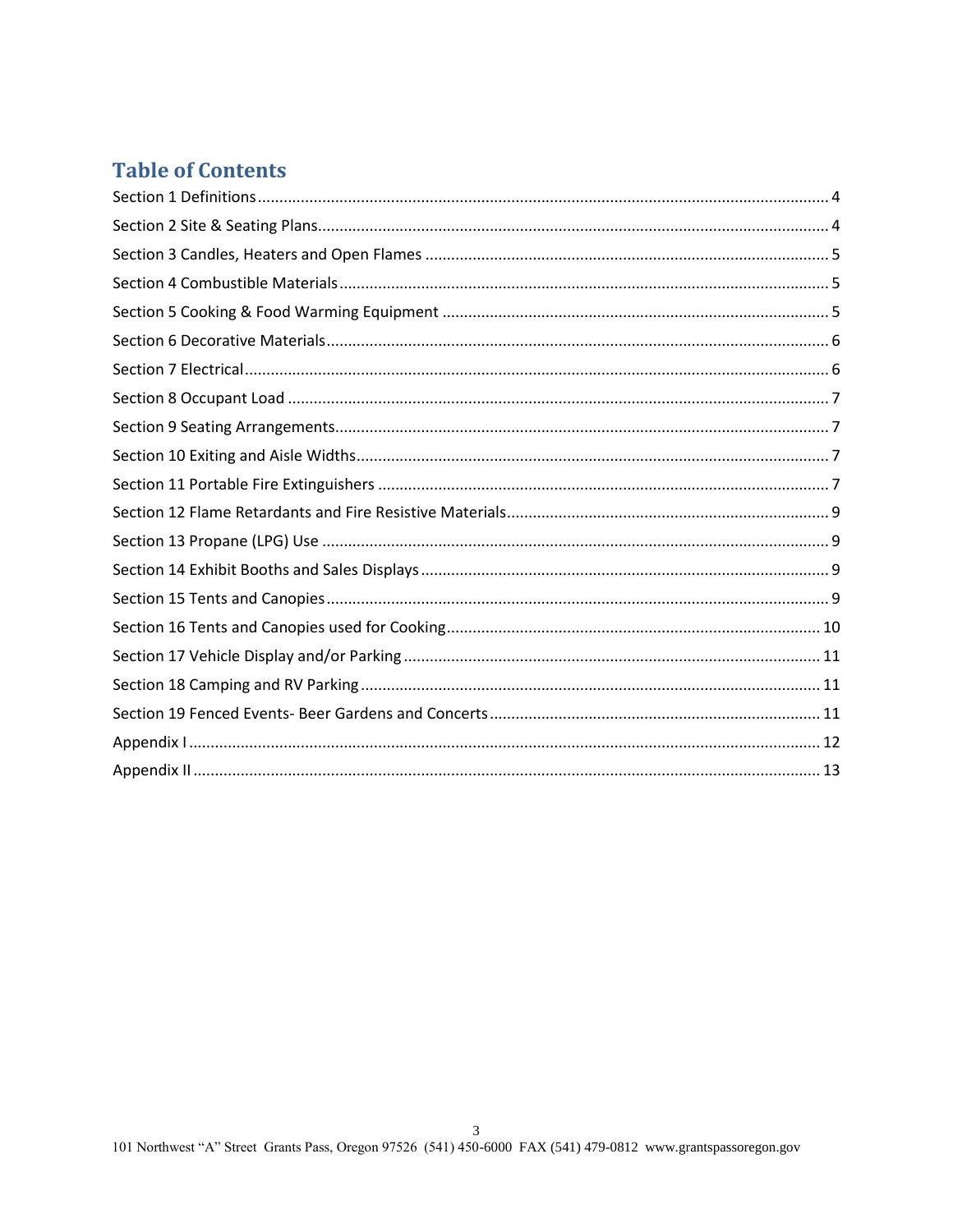#### **Section 1 Definitions**

**Assembly:** the temporary gathering of 50 or more persons for such purposes as deliberation, education, instruction, worship, entertainment, amusement, drinking, and/or dining**. A permit is required at the discretion of the Fire Marshal.** 

**Canopy:** A canopy differs from a tent in that 75% of its sidewall space is open. Enclosing a canopies' sidewall creates a tent.

**Carnival:** a mobile enterprise principally devoted to offering amusement or entertainment to the public in, upon, or by means of temporary structures, rides or any combination of both.

**Cooking:** includes the use of open flame cooking tops, fryers, skillets, kettles, woks, microwaves, ovens, barbeques, warming trays using open flames, and other specialty cookware.

**Exhibition:** an event in which the display of products or services is organized to bring together the provider and user of the products or services.

**Fair:** an enterprise principally devoted to the exhibition of products of agriculture or industry in connection with the operation of amusement rides or devices, or concession stands.

**Occupant Load:** the maximum amount of people permitted inside an area.

**Tent:** a temporary structure, enclosure or shelter constructed of fabric or pliable material supported by any manner other than air.

#### <span id="page-3-0"></span>**Section 2 Site & Seating Plans**

Planners with events that require a permit must attach a scaled and detailed floor or site plan to the permit application.

The plans must show the following (if applicable):

- Location and width of all stages, platforms, physical structures, fences, exit doors, aisles in large exhibitor areas, and the main event aisle ways.
- Seating arrangement-including any tables and chairs.
- Location, size, and identification number of exhibits, booths, cooking booths, and other display spaces.
- Location and size of propane (LPG) containers and/or helium tanks.
- Location and width of the fire lanes and the location of fire hydrants.
- Distance from tents to property lines, fences, and structures.
- Location of fire extinguishers, egress lighting, and exit signs.
- Description of decorations (i.e. draping, balloons, misc. decorations, etc.)
- Vehicle layout (for vehicle displays)
- Location of dumpsters and waste receptacles.
- Designated smoking areas (if provided)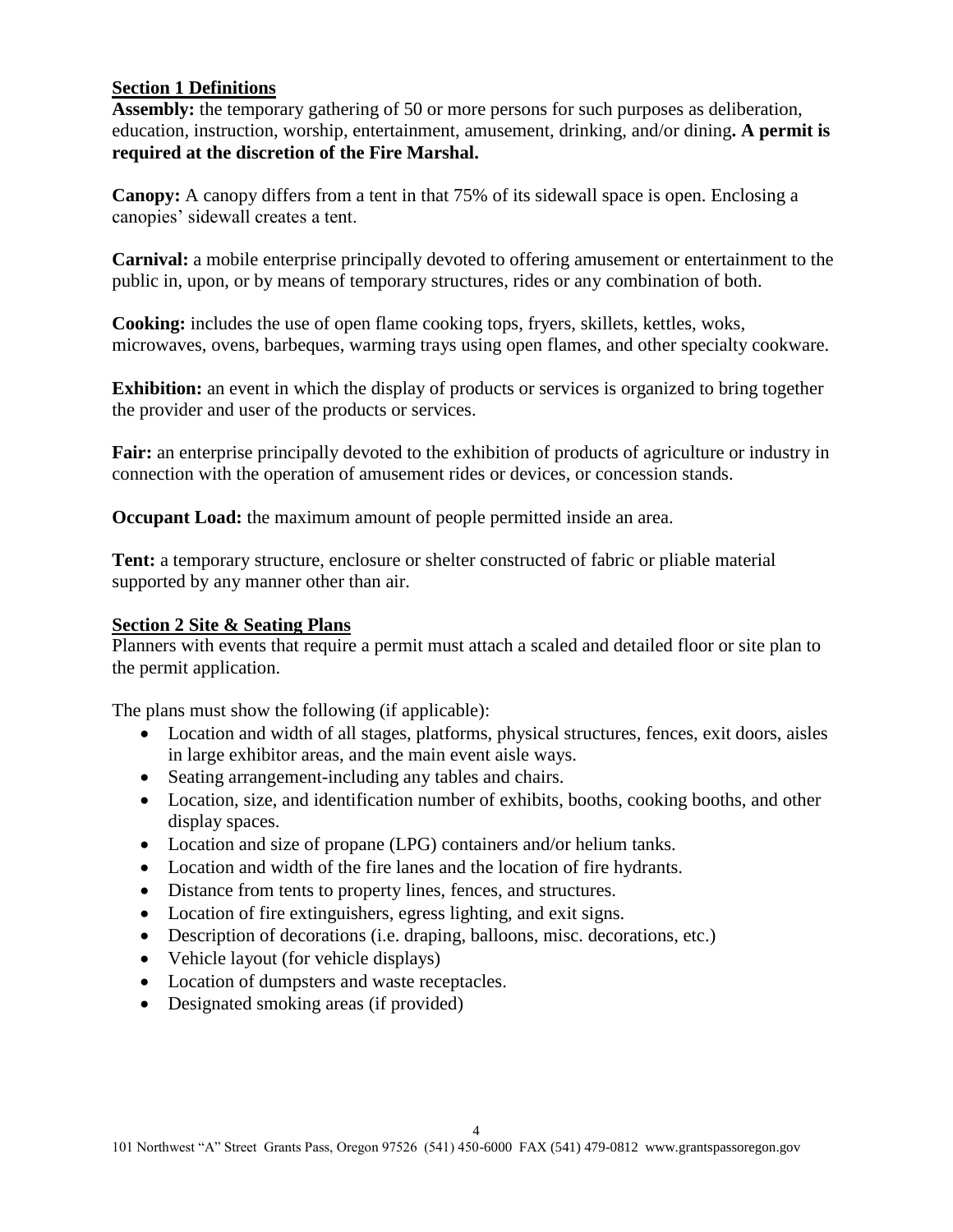## <span id="page-4-0"></span>**Section 3 Candles, Heaters and Open Flames**

Candles, heaters and other open flame devices add ambience and comfort to a special event but must be used with extra caution. Listed below are safe permitted uses of candles, heaters and open flames.

- Candelabra's shall be secured in place and located away from exits, combustibles and people.
- Hand held candles shall not be passed from one person to another while lighted.
- Flammable liquid (canned heat) used for food preparation is limited to 1 oz. containers or 1 quart containers with a controlled pouring device that limits flow to 1 oz. serving.
- If food preparation is being done at a table where guests are seated, a wet towel must be readily available to smother a possible fire or cool a burn.
- Use approved liquid or solid fuel non-spill containers for decorative lighting. Secure to prevent overturning. Decorative shades must be non-combustible.
- Class I and II flammable liquids (i.e. kerosene and gasoline) and propane shall not be used for decorative or lighting purposes indoors of in tents or under canopies.
- Only electrically powered portable heating equipment with high limit/tip-over protection may be used in buildings, tents and canopies.
- Patio/umbrella type heaters (gas or electric) are allowed for outside venues as long as they maintain clearance from combustibles per listing and area secured to prevent tipping. Must be located at least 5' from buildings and exits or exit discharges.

#### <span id="page-4-1"></span>**Section 4 Combustible Materials**

Combustible merchandise being displayed should be limited to a reasonable quantity. Reserve supplies and merchandise shall be kept in closed containers and stored neatly. Waste materials, such as empty cardboard boxes and packing materials, must be removed from the exhibit area daily. Promoters shall ensure that trash pickup is provided for the event and the exhibitors daily.

# <span id="page-4-2"></span>**Section 5 Cooking & Food Warming Equipment**

If cooking is approved for your event, you must use an approved appliance and provide adequate number and type of fire extinguishers. A minimum 4A: 40 BC portable fire extinguisher and wet towel are to be available in each cooking area. A Type K portable fire extinguisher must be available if deep fat frying or woks are used. For additional fire extinguisher requirements see Section 11 Portable Fire Extinguishers. Additional requirements must be met for cooking in tents, canopies or booths see Section 16.

For examples of approved cooking equipment options see Appendix II.

#### Tents Used for Cooking

Listed below are approved cooking/warming appliances:

- Microwave and electric ovens
- Electric steam tables
- Electric cook top griddles
- Electric single well deep fat fryer or wok
- Gas fired appliances shall be placed on a non-combustible surface. If the manufacturer's instructions require the equipment to be vented to the outside, it must be done.
- Propane/butane is prohibit to be used indoors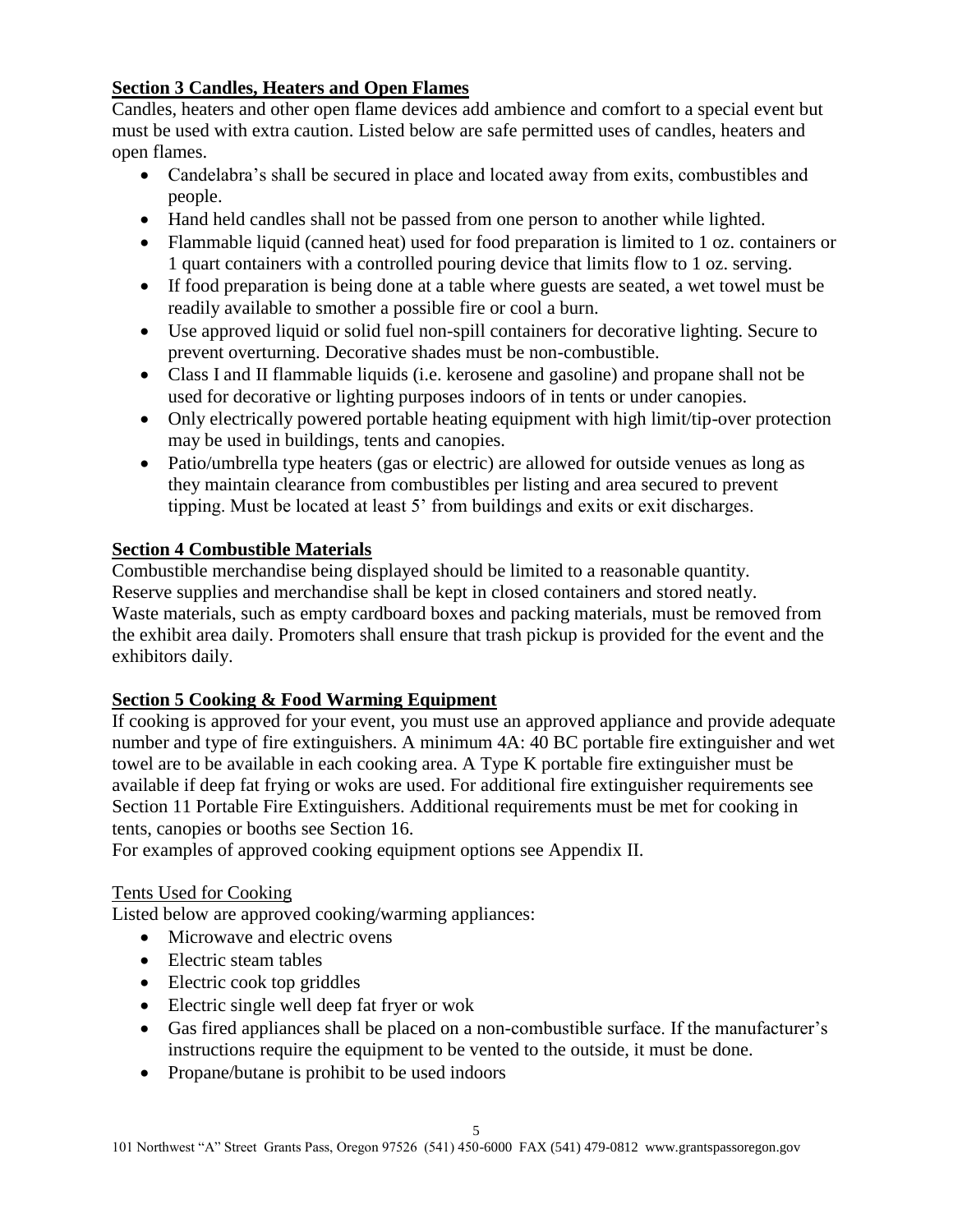- Multi-well deep fat frying equipment is prohibited unless an approved self-contained hood, ventilation, and suppression system is provided.
- Single-well cooking equipment using cooking oils shall:
	- 1. Have lids for immediate use to cover and smother a fire
	- 2. Be limited to 288 sq. inches of cooking surface
	- 3. Be placed on a non-combustible surface

4. Be separated from other single-well cooking equipment by a minimum horizontal distance of 2 ft.

**\*\*\*Any cooking device that is indoors, in a trailer, and/or in a combustible booth and creates grease-laden vapors shall be provided with an approved hood and extinguishing system, or be the type with a self-closing lid or other form of self-extinguishment approved by GPDPS.** 

**All hood ventilating systems are required to be installed in accordance with the Oregon Mechanical Specialty Code and be cleaned prior to the start of the event and as often as needed to prevent the build-up of grease during the event.** 

## <span id="page-5-0"></span>**Section 6 Decorative Materials**

Decorative materials are typically used to make a sales area more appealing to customers. Many of the combustible items used such as wood lath, decorative fabric and plastic or foam signs, are a fuel source for fast developing fires. The following requirements apply to decorative materials in tents and indoors:

- Combustible decorative materials, excluding table covers, shall be flame resistant. Wood less than 1/4" thick shall be treated with a flame-retardant coating.
- Foam plastic objects including mannequins, murals, and signs shall cover less than 10% of a wall, ceiling, or floor area.

*Note: If the material is not flame resistant, fire retardant products can be purchased and applied to the material by the vendor or by a professional.* 

# <span id="page-5-1"></span>**Section 7 Electrical**

Safe use of electrical cords will keep your event's power need running without interruption. For examples of approved cords please see Appendix page 12. The following are specific requirements for the use of extension cords and power strips/taps:

- Residential type (small gauge cord) extension cords are not allowed to be used. Extension cords shall be a minimum 14 gauge, three conductor with polarized or grounded plug and receptacle.
- Home-made or spliced cords are not to be used.
- Extension cords may be used when plugged directly into outlet. Chaining of cords or power strips is prohibited.
- Multi-plug adapters (i.e. cube adapters) are not allowed in commercial or temporary occupancies.
- Relocatable power taps may be used when plugged directly into outlet and equipped with a built in circuit breaker.
- Extension cords used outdoors must be plugged into a GFCI protected outlet.
- Protect cord if it will be subject to foot traffic or unusual weight or tension. Cords may be protected by plastic (office style) cord covers or wood constructed (ramp style). Duct tape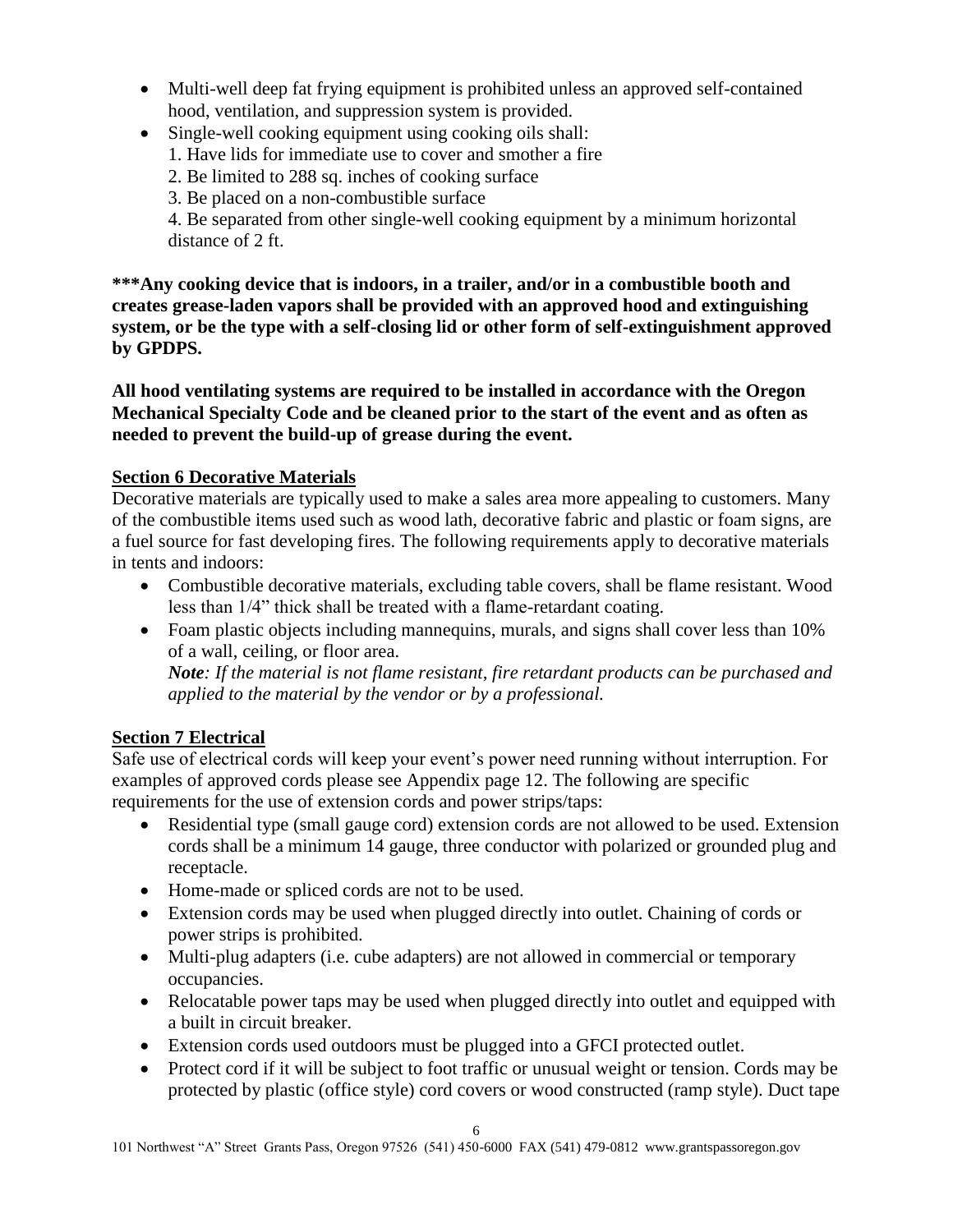may be used to secure a cord if it is placed perpendicular across the cord not horizontally covering the cord.

An electrical permit is required if temporary electrical service or equipment is installed. Contact the building department for electrical permit information.

## <span id="page-6-0"></span>**Section 8 Occupant Load**

A building used for exhibits, entertainment, feeding or instructing more than 50 people shall be assigned an occupant load. It is the responsibility of the promoter and the building owner to ensure that the maximum number of people allowed in an area is not exceeded.

- Established occupant load limits shall be maintained by the facility. An occupant load sign (issued by GPDPS) may be required to be posted.
- A means to monitor the occupant load in a room shall be used. One approved method is to use hand-held counters to track incoming and outgoing people.
- Standby personnel may be required for the sole purpose of maintaining occupant load limits.

## <span id="page-6-1"></span>**Section 9 Seating Arrangements**

Seating plans shall be included in your Site & Seating Plan (Section 1). Adequate exiting must be provided when developing seating plan.

- When using over 200 chairs, the chairs must be bonded together in groups of three or more.
- Minimum distance between front/back of folding chairs is 12" measured from the front edge of the seat to the back edge of the seat back in front of it.

#### <span id="page-6-2"></span>**Section 10 Exiting and Aisle Widths**

Adequate exits must be provided for all events.

- Aisles and exits shown on approved site or floor plans must be kept clear and free of obstructions at all times.
- Easels, signs, displays, etc. must not be placed in the aisles or exit paths from all areas of the event.
- Exits and aisles may only be used for exiting. No displays, tables or other objects may be placed in hallways or exits.
- Provide minimum 48" aisles for exiting when using over 200 chairs and 36" aisles for 200 chairs or less.

# <span id="page-6-3"></span>**Section 11 Portable Fire Extinguishers**

Portable fire extinguishers are required at all events. A fire extinguisher is an effective means to extinguish a small fire but must only be used by a person who is confident in their abilities to use it safe and effectively. Most commercial buildings will have fire extinguishers distributed throughout however additional ones may be required depending upon your event use of the building. Note fire extinguisher locations on your site plan when applying for permit. Meet the extinguisher requirements for your type of event.

To provide adequate fire extinguisher coverage the following must be met:

At least one minimum 2A: 10 BC portable fire extinguisher must be provided.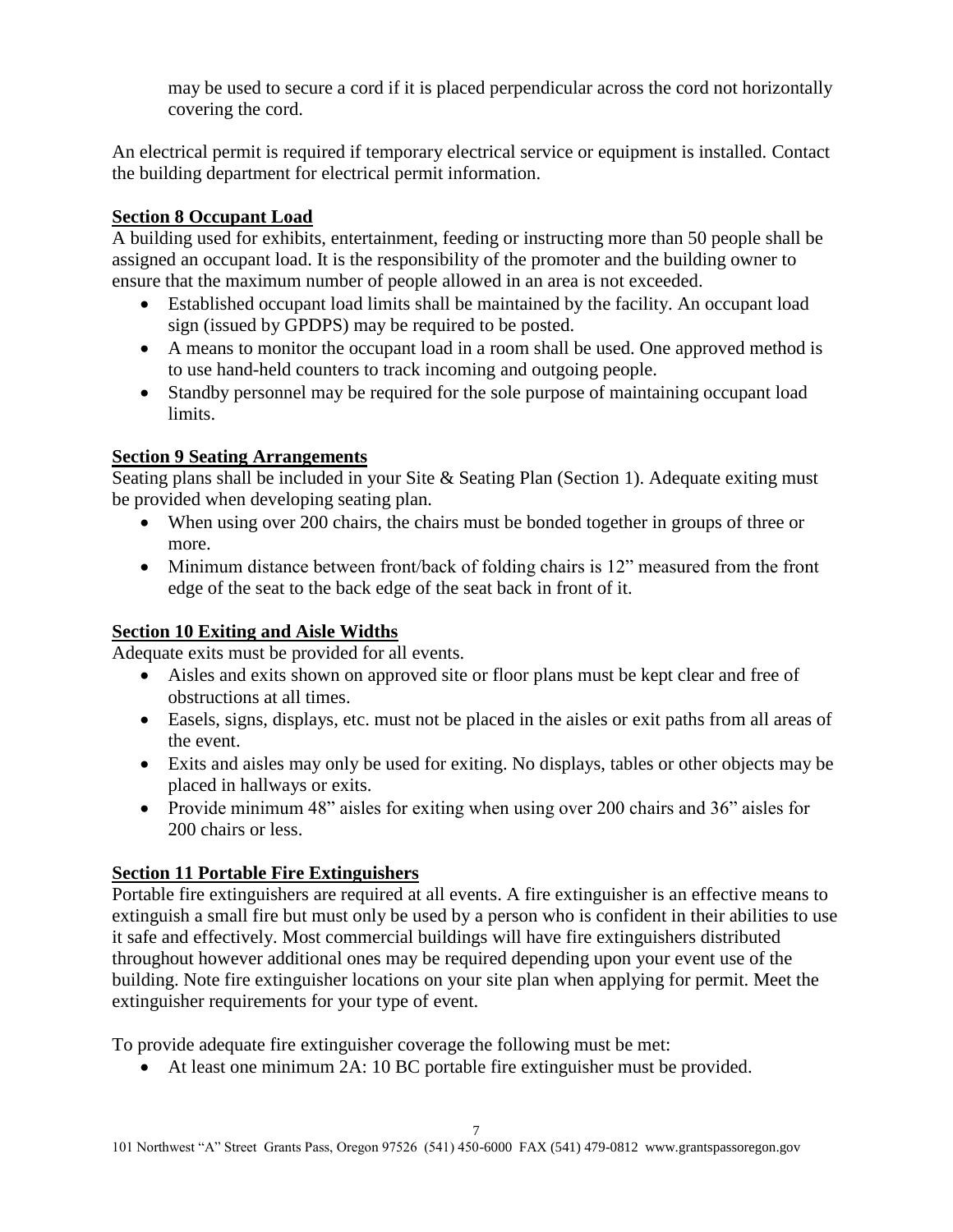- A minimum 4A: 40 BC extinguisher is required if an open flame and/or cooking will be present. Extinguisher must be located within 30' of the cooking activity.
- A minimum 3A: 40 BC extinguisher must be provided when a generator is in use. Extinguisher must be located in the vicinity of the generator at all times generator is operating.
- Extinguishers shall have a current service tag (serviced within the last 12 months).
- Place extinguishers adjacent to exits and/or in the paths of egress.
- Promoter/planner may require each booth/vendor to provide an extinguisher for their area *or* extinguishers must be provided with maximum travel distance of 75' (unless otherwise required by GPDPS) from any point in the event space.
- Extinguishers must be located in plain sight, mounted so that the top of the extinguisher is no higher than 4' above the floor.
- Notify vendors/booth operators of the locations of fire extinguishers.

For OUTDOOR events the following matrix may be used to plan for an adequate number of extinguishers.

| <b>Portable Fire Extinguisher Requirements for Outdoor Events</b>             |                                                               |                                            |                       |  |
|-------------------------------------------------------------------------------|---------------------------------------------------------------|--------------------------------------------|-----------------------|--|
| <b>Type of Event</b>                                                          |                                                               | <b>Extinguisher Placement Requirements</b> |                       |  |
| Select the category                                                           | Maximum 75 foot                                               | Maximum 50 foot                            | <b>Event Promoter</b> |  |
| that most                                                                     | travel distance to                                            | travel distance to                         | may opt to require    |  |
| resembles your                                                                | extinguishers                                                 | extinguishers                              | each vendor or        |  |
| event. If the                                                                 |                                                               |                                            | booth to have an      |  |
| category is not                                                               |                                                               |                                            | extinguisher.         |  |
| shown, contact                                                                |                                                               |                                            |                       |  |
| <b>GPDPS</b>                                                                  |                                                               |                                            |                       |  |
| <b>Carnival</b>                                                               | X                                                             |                                            | X                     |  |
| midways                                                                       |                                                               |                                            |                       |  |
| <b>Carnival rides</b>                                                         | Every ride shall have at least one 2A: 10BC portable          |                                            |                       |  |
|                                                                               | extinguisher                                                  |                                            |                       |  |
| <b>Cooking booths</b>                                                         | Cooking booths shall have at least one 4A: 40BC portable      |                                            |                       |  |
| using oil, any                                                                | extinguisher. Deep fat frying or use of WOKs require a Type K |                                            |                       |  |
| event                                                                         | extinguisher                                                  |                                            |                       |  |
| <b>Fair midways</b>                                                           | X                                                             |                                            | X                     |  |
| <b>Fireworks</b>                                                              | Every discharge area shall have at least one 2A 40BC          |                                            |                       |  |
|                                                                               | extinguisher                                                  |                                            |                       |  |
| <b>Street markets or</b>                                                      | $\mathbf{X}$                                                  |                                            | X                     |  |
| fairs                                                                         |                                                               |                                            |                       |  |
| <b>Tents</b>                                                                  | see section 16                                                |                                            | see section 16        |  |
| Note: During the review of your permit application the reviewer may determine |                                                               |                                            |                       |  |
|                                                                               | additional portable extinguishers are required.               |                                            |                       |  |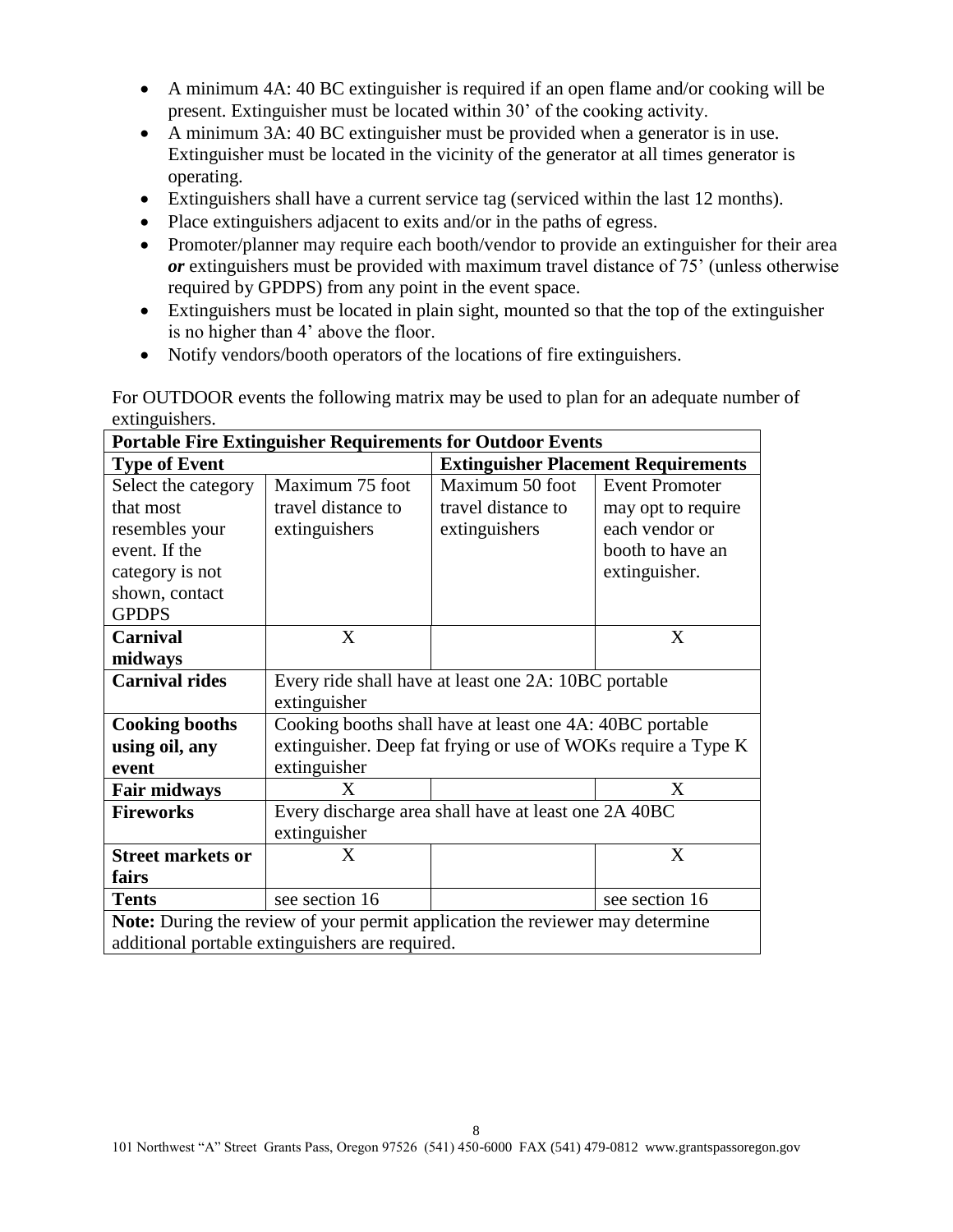# <span id="page-8-0"></span>**Section 12 Flame Retardants and Fire Resistive Materials**

Flame retardants are used to treat a variety of materials to inhibit the spread of fire. Some materials, such as most plastic tarps, cannot be treated with flame retardants unless done by the manufacturer. Products treated with flame retardants must bear proof of treatment and provided to the fire inspector upon request. Proof of treatment may consist of providing a copy of the product label or specification sheet and/or verification that the product was applied according to manufacturers specifications. Fire resistive materials/products must bear label from manufacturer indicating it meets fire resistive standards.

# <span id="page-8-1"></span>**Section 13 Propane (LPG) Use**

- LPG may not be used indoors. For outdoor use the following requirements must be met:
	- o LPG tanks may only be located on the exterior of buildings, booths, portable concessions or tents.
	- o LPG tanks shall be a minimum of 10 feet from combustible vegetation and trash containers.
	- o LPG tanks shall be located a minimum of 20 feet from a potential ignition source
	- o LPG tanks shall be located so they are not in contact with direct flame, high heat situations or sparks.
	- o LPG tanks must be secured from falling. Method of securing tank must be sturdy and capable of preventing tank movement.

# <span id="page-8-2"></span>**Section 14 Exhibit Booths and Sales Displays**

- The travel distance within a booth or vendors exhibit area to an accessible exit aisle shall not exceed 50'.
- Booths constructed of combustible materials, foam, cloth, plastic or wood (using less than 2" x 4" dimension lumber) must comply with flame retardant requirements in Section 12.
- Booths, tables and/or displays must be solid/stable and not susceptible to collapse
- Booths, tables and display areas shall be clearly defined so exhibits do not encroach into aisles and exits.
- Booths, displays and products must not block exit doors, electrical panels; roll up fire doors, fire alarm pull stations or sprinklers.
- Keep combustible displays and/or products at least 18" below bottom of sprinkler heads or 24" from ceiling in a non-sprinkellered building.
- Keep combustibles at least 36" from heat sources.
- Booths or displays must not interfere with fire sprinkler or fire alarm system performance.

# <span id="page-8-3"></span>**Section 15 Tents and Canopies**

Tents exceeding 200 sq. feet and canopies exceeding 400 sq. feet require a Fire Prevention Permit. Permit application must include a site and seating plan.

Tents must meet the following requirements:

• Tents and canopies are not allowed inside a structure.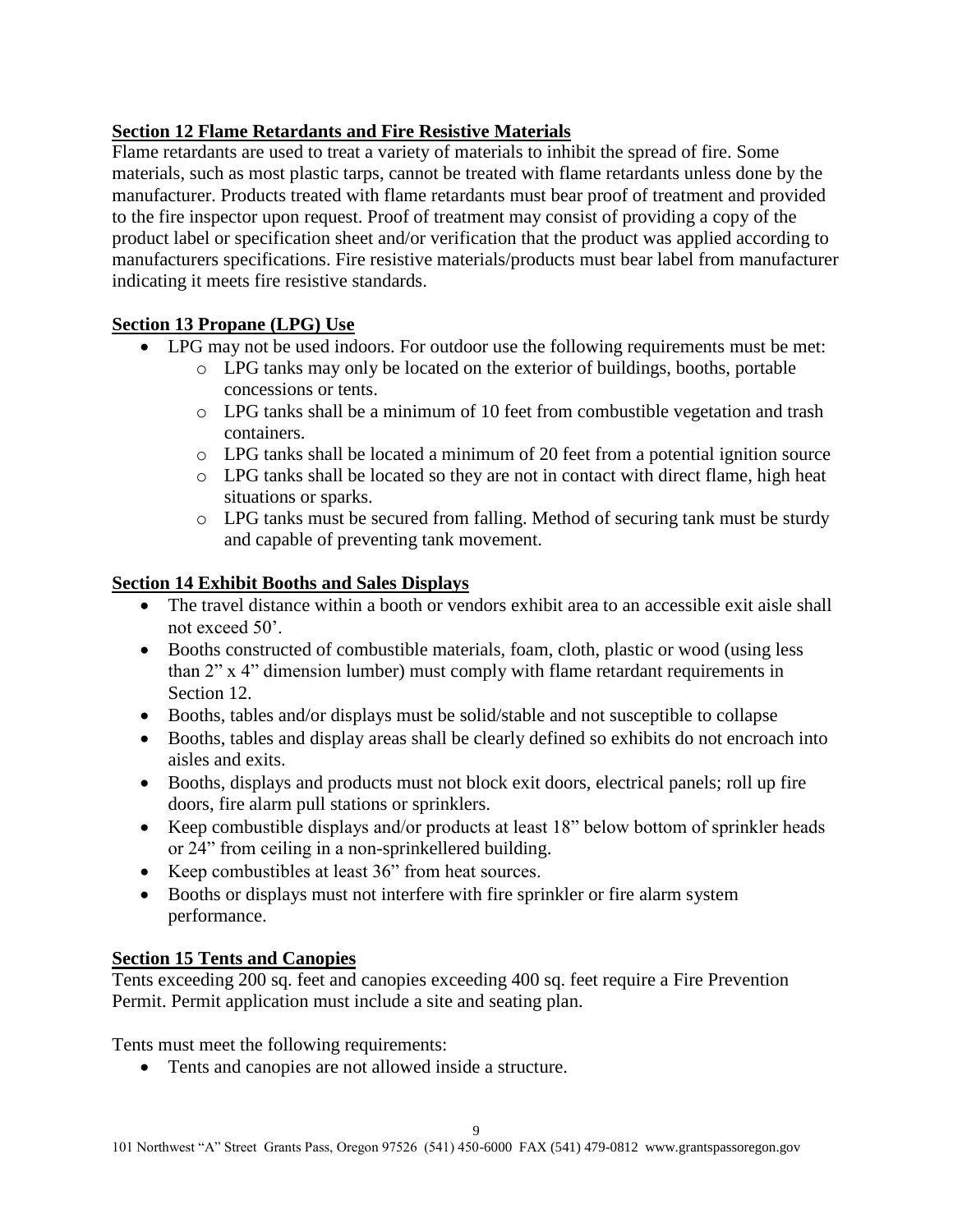- Tents and canopies shall maintain a distance of 20' from structures, property lines or right of ways\*. For the purpose of determining required distances, support ropes and guy wires are considered part of the tent or canopy.
- Tents and canopies shall be roped, braced and anchored.
- Tents and canopies must be made of fire resistant material (must bear label from manufacturer indicating so) or be treated with an approved flame retardant.
- Decorative materials used in tents shall be flame retardant.
- Post NO SMOKING signs inside and or outside tent.
- When multiple tents or canopies are arranged or set side by side, the aggregate length shall not exceed 150 feet without a 20 foot fire break.
- A distance of 20 feet shall be maintained between cooking tents/canopies/booths and non-cooking tents/canopies/booths and other structures\*.
- Outdoor cooking that produces sparks or grease laden vapors shall not be performed within 20' of a tent or canopy. **Exception**: Cooking appliances with approved ventilation.
- No open flame devices are allowed inside tents. For cooking in tents see requirements in Section 16.
- Provide one minimum 2A: 10 BC fire extinguisher for every 3,000 square feet of floor area. See Section 11 for additional fire extinguisher requirements.
- Provide minimum 12' clearance around all sides of tents and canopies unless arranged or set side by side\*.
- Maximum distance to an exit shall not exceed 100°
- Tents and canopies must be provided with exiting as follows:
	- 1. Occupant load up to 10, one exit 6' wide.
	- 2. Occupant load 10 to 199, two exits 6' wide
	- 3. Occupant load 200-499, three exits 6' wide
	- 4. Occupant load 500-999, four exits 8' wide
	- 5. Occupant load 1,000-2000, five exits 10' wide
	- 6. An additional 10' wide exit to be added for each additional 1,000 people.

7. Exits must be spaced evenly around the tent perimeter. For assistance in determining your occupant load contact GFES.

- Provide exits signs above each exit. For occupant capacity over 100 exit signs must be illuminated and provided with a back-up power supply.
- Overnight sleeping is not allowed in Tents

\*Separations may be reduced to 10' under special consideration as approved by GPDPS.

#### <span id="page-9-0"></span>**Section 16 Tents and Canopies used for Cooking**

In addition to the requirements in Section 15, tents and canopies used for cooking must met the following requirements:

- Cooking Booths must have 10' clearance on two sides.
- Provide a minimum 4A: 40 BC fire extinguisher. See Section 11 Portable Fire Extinguishers for additional requirements that may apply.
- Cooking and heating equipment must be kept a minimum of 10' from exit or exit aisles and any combustible materials.
- Appliances with open-flame cook tops, fryers; skillet frying and woks *shall not* be located inside a tent. Such appliances *may* be located under a canopy if the appliance is equipped with adequate venting to release cooking related by-products from under the canopy to the outside.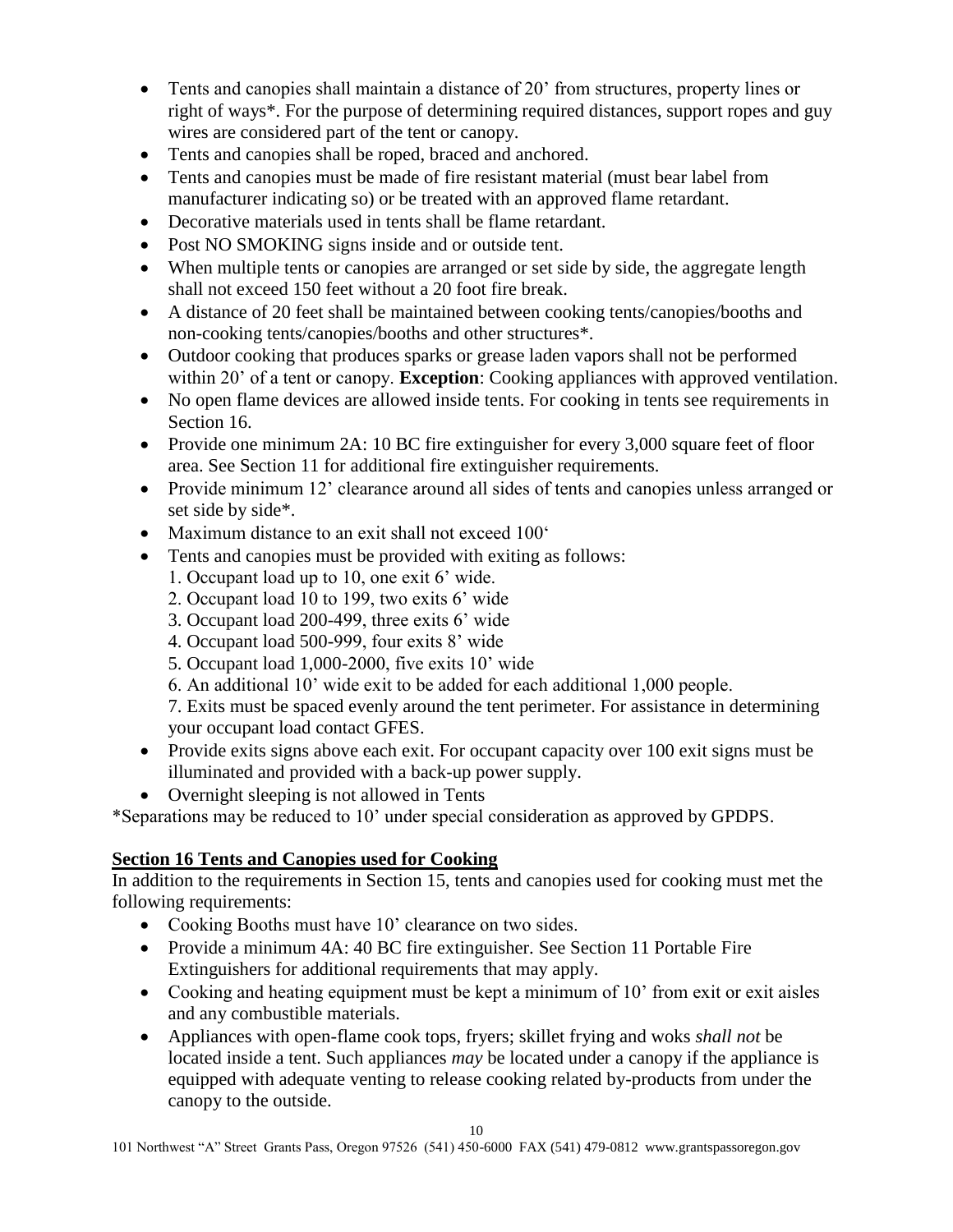- An umbrella (treated with a fire retardant or made of fire resistant material) or a noncombustible hard lid to cover the cooking appliance may be used to meet health department requirements for covering cooking operations.
- Propane tanks must be placed and/or stored at least 10' from booths, tents and canopies. All tanks must be secured from falling and not subject to extreme heat or open flame.
- Hay, straw, and similar combustible materials shall not be stored inside or within 30' of a tent or canopy used for cooking or public assembly.

#### <span id="page-10-0"></span>**Section 17 Vehicle Display and/or Parking**

Indoor display of vehicles, boats and recreational vehicles shall comply with the following:

- Batteries shall be disconnected. **Exception**: electric hybrid vehicles.
- Vehicle shall not block or obstruct exits
- Fuel tanks shall be locked or sealed (may use duct tape).
- Fuel tanks shall be no more than  $\frac{1}{4}$  full or contain no more than 5 gallons of fuel.
- Fueling or de-fueling shall not be done inside a building or tent.

## <span id="page-10-1"></span>**Section 18 Camping and RV Parking**

Camping and or RV parking associated with a special event must comply with applicable requirements in this guide.

- Clear space of 10' must be maintained between Camping and RV parking and any tent, building and/or combustible storage.
- Camping and RV parking is limited to the duration of the event unless approved by GPDPS.
- Camping and RV parking must also comply with any applicable locally adopted codes and/or rules.

#### <span id="page-10-2"></span>**Section 19 Fenced Events- Beer Gardens and Concerts**

Fenced events shall meet the following requirements:

- Fenced areas with an occupant load of more than 50 people require at least two exits. Additional exits may be required depending upon the occupant load
- Post occupant load sign (will be provided by GFES)
- Exits shall not be chained or locked and must be easily opened from the inside fenced area.
- Exits shall be marked with an exit sign.
- Egress and emergency lighting may be required at night or after sunset.
- Exit doors, gates shall swing in the direction of egress travel.
- Fencing must be adequately secured to the ground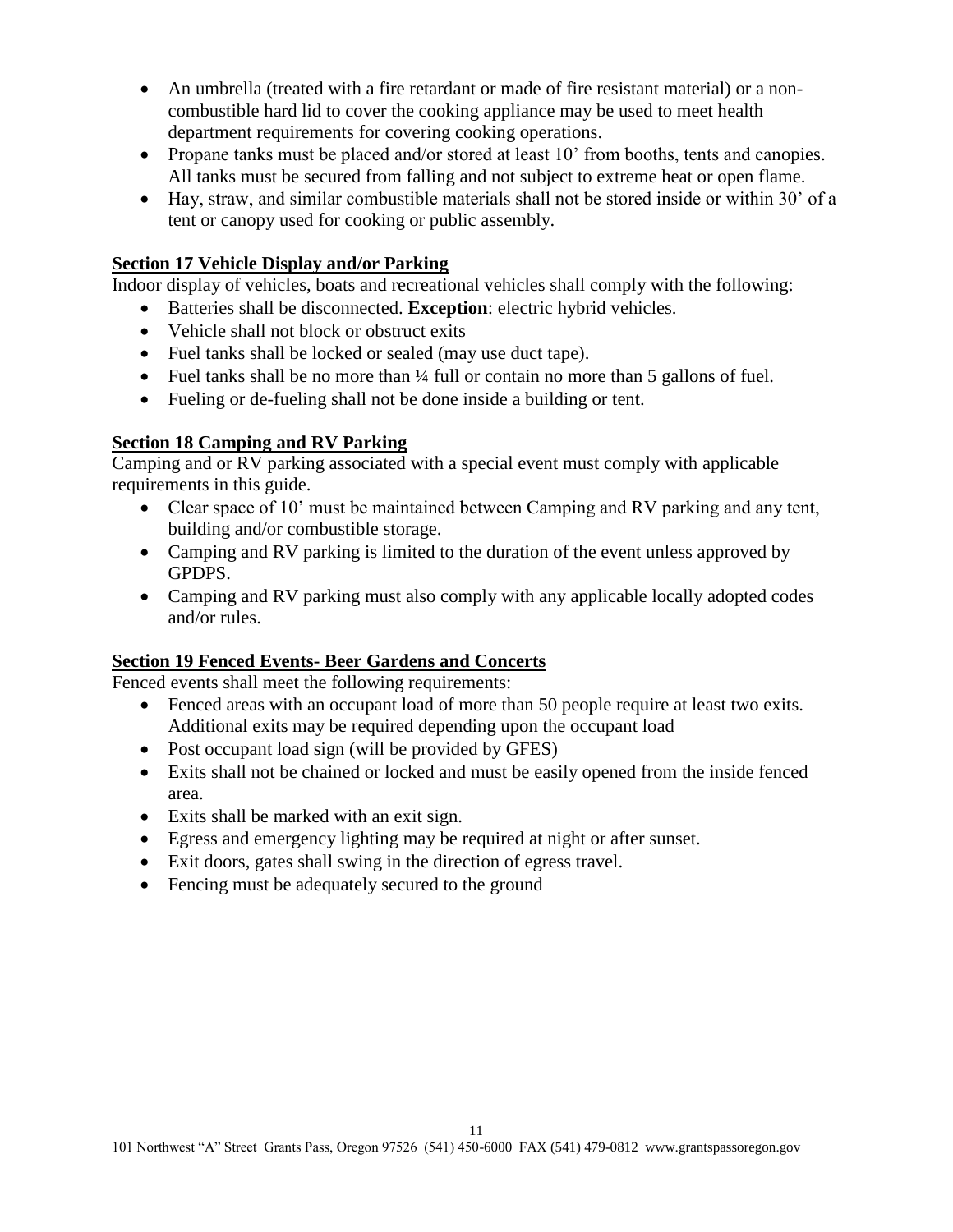# <span id="page-11-0"></span>**Appendix I**